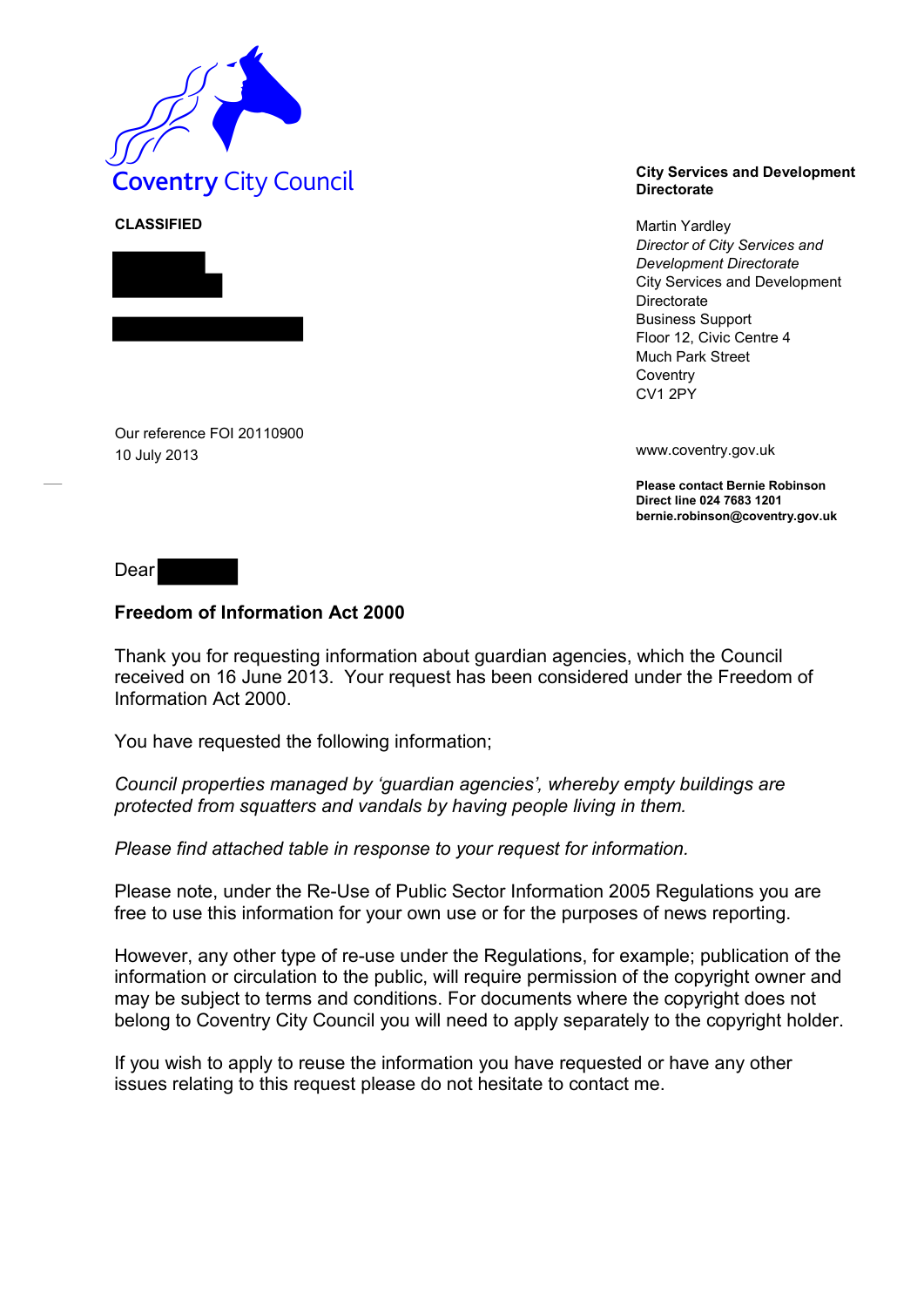I hope you feel that our response meets your request. However you have a right to make representations about the outcome or handling of your request – in the first instance this must be made in writing within 40 working days of the date of this letter, to the Council's Information Governance Team at:

Council House, Room 21a Lower Ground Floor Earl Street, Coventry. CV1 5RR [infogov@coventry.gov.uk](mailto:infogov@coventry.gov.uk)

If you have done this and are still dissatisfied, the Information Commissioner can be contacted at:

Information Commissioner's Office Wycliffe House Water Lane Wilmslow **Cheshire** SK9 5AF

Yours sincerely

Bernie Robinson

## **Business Support Officer**

**Enclosures**: Guardian Table